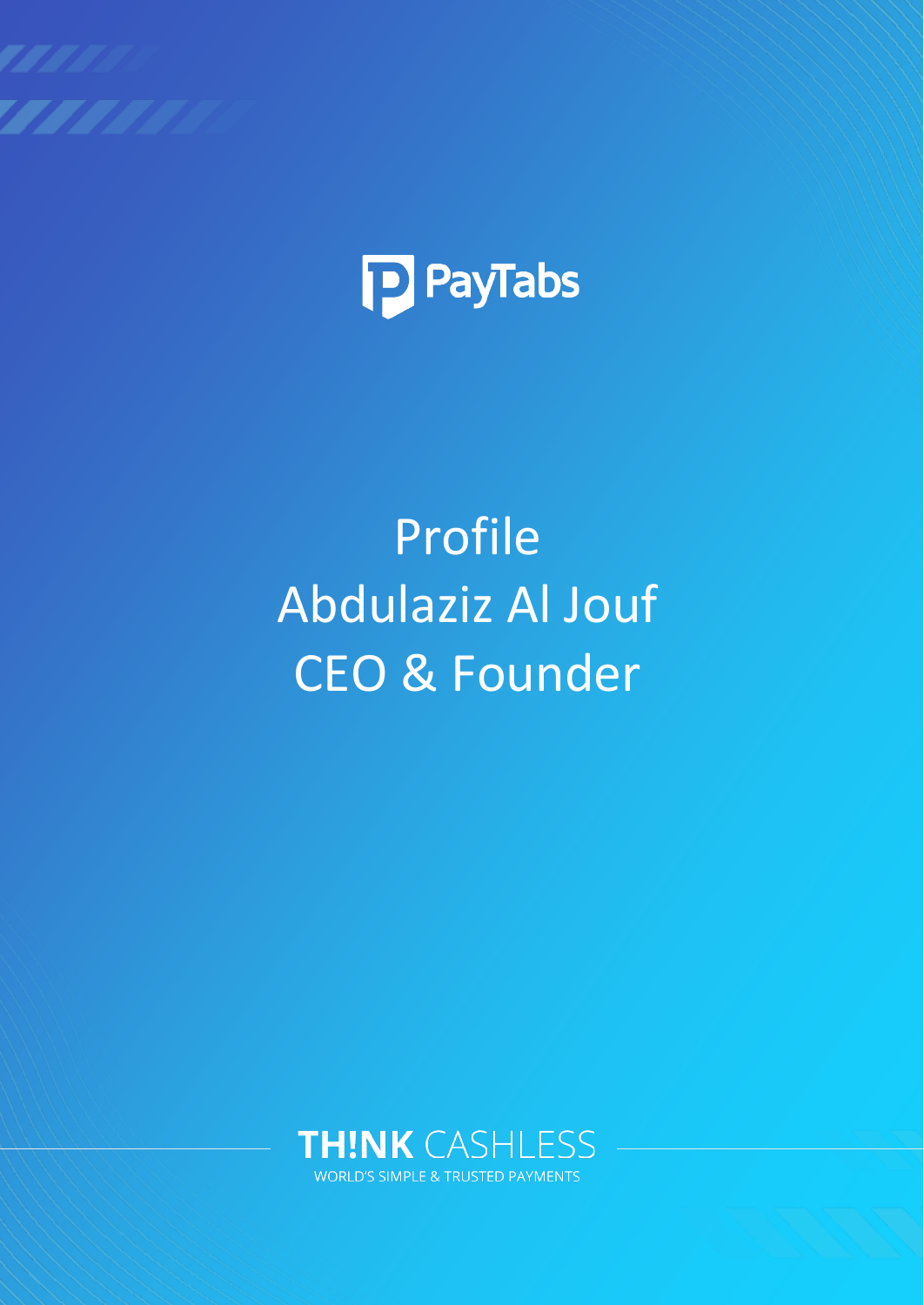## Profile: (500 words)



Abdulaziz Fahad Al Jouf is a Saudi entrepreneur and the Founder and CEO of PayTabs, a ground-breaking payment processing company which he started in Saudi Arabia in 2014. He is a dynamic, enthusiastic, focused and a hands-on natural leader, who is dedicated to supporting and mentoring young entrepreneurs. He is a self-confessed risk-taker, always open to opportunities as they arise and making the most of them. He recognises failure not as a failing but as a lesson from which to gain invaluable experience.

Abdulaziz started work in 1999 with the oil giant Saudi Aramco where he acquired Microsoft MCP, MCA, MCSE, MCSE +S and Cisco Networking Engineering Admin CNA. He moved to the USA at the turn of the millennium where he gained a BSc in IT from the University of Nebraska at Omaha, an ECE & E from the University of Missouri-Kansas City. He later went on to try an MBA from the New York Institute of Technology.

PayTabs was conceived when Abdulaziz faced problems in finding a suitable payments gateway for one of his own business startups. When he couldn't find one to meet his requirements, he

typically decided to set one up himself, figuring that there would be many others with the same issues -- SME owners in the MENA region needing access to a payments' platform tailored to their requirements. He was right and soon his ingenuity caught the attention of the oil giant Saudi Aramco, and PayTabs was taken under the wing of its entrepreneurship scheme 'Wa'ed.'

A visionary, Abdulaziz has created one of the most exciting and successful new e-commerce businesses in the MENA region. So successful, indeed, that he raised a \$20 million investment in 2016 to support PayTabs' expansion in the Middle East and North Africa.

He and his company have been regularly honoured by industry watchers both in the region and internationally. In 2020, PayTabs emerged as one of the top 10 funded startups in the Middle East while in 2019, it was ranked number one on the top 20 Fintech Startups list, by Forbes Middle East. In 2021, the PayTabs mobile application was awarded one of the top 15 best apps in the MENA region.

Just recently, PayTabs was picked as one of 15 Saudi startups nominated to become unicorns. This prestige is part of a program run by the Monshaat Entrepreneurship Department.

Abdulaziz and PayTabs have been the recipients of awards and recognition from media giants such as The Asian Banker, Entrepreneur Middle East, Forbes, Esameyoon & MASIC. Both PayTabs and Abdulaziz have featured on cover stories in leading media publications including Forbes Middle East, Wired Magazine, and Arabian Business. Abdulaziz is regularly interviewed by international media organizations such as Bloomberg, Reuters, Sky Arabia, CNBC, and CNN Arabic to share his thoughts and views in the Fintech space.

AA as he is fondly known among his peers is a husband, father, book worm, a fitness enthusiast, globe trotter and just fun to grab a coffee with.

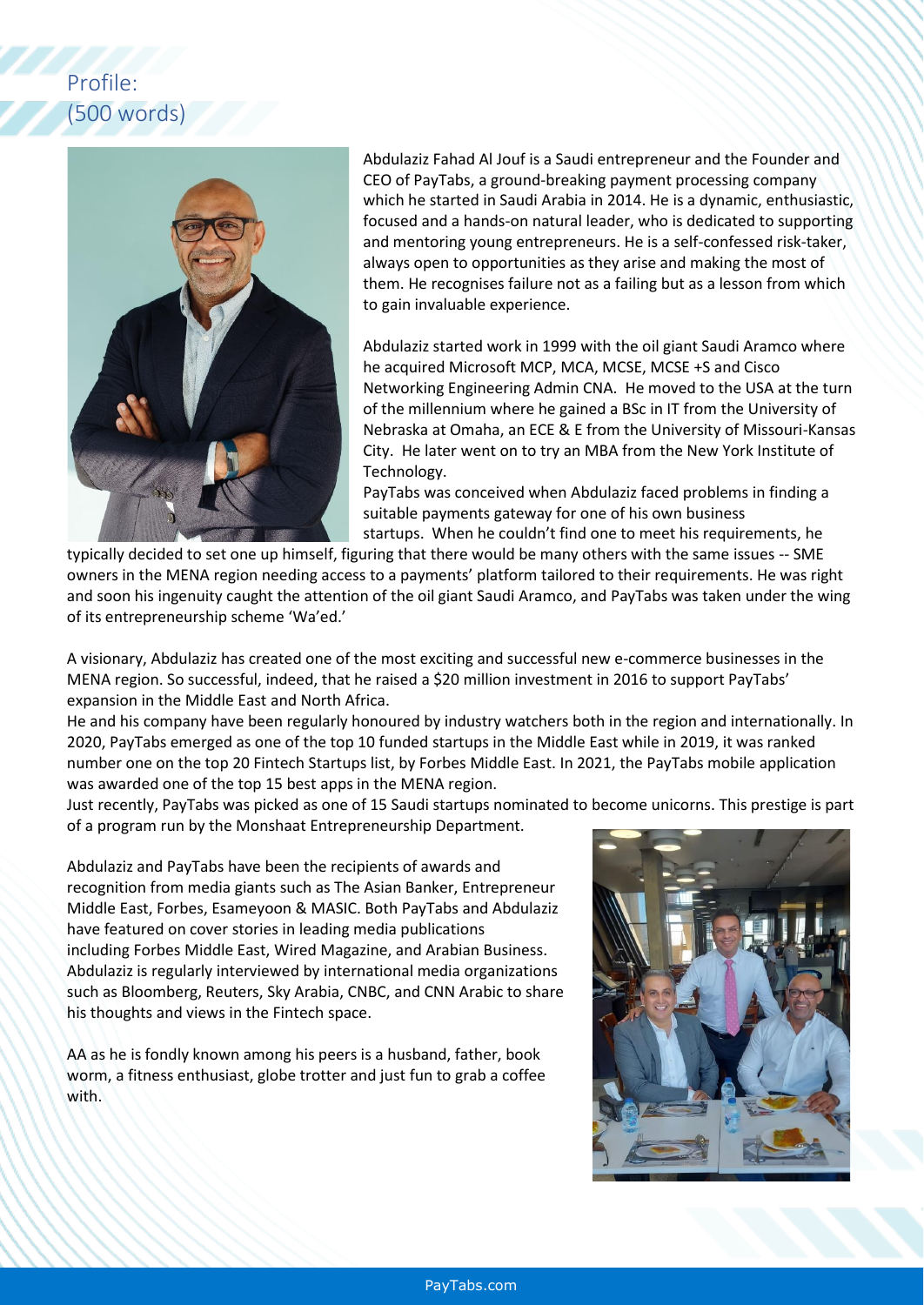### Profile: (250 words)

Abdulaziz Fahad Al Jouf is a Saudi entrepreneur and the Founder and CEO of PayTabs, a ground-breaking payment processing company which he started in Saudi Arabia in 2014. He is a dynamic passionate, focused and a handson natural leader, who is dedicated to supporting and mentoring young entrepreneurs. He is a self-confessed risk-taker, always open to opportunities as they arise and making the most of them. He recognizes failure not as a failing but as a lesson from which to gain invaluable experience. After studying in the USA, he returned to his native country and started PayTabs when facing problems in finding a suitable payments gateway for one of his own startups.

PayTabs is one of the most exciting and successful payment processing giants in the MENA region. So successful, indeed, that he raised a \$20 million investment in 2016. He and his company have regularly been honoured by industry watchers both in the region and internationally.

Forbes Middle East recognizes Abdulaziz Al Jouf and PayTabs as one of the key CEO's and payment players in the region, year after year. Abdulaziz has figured on the cover of Forbes and countless other publications including Arabian Business. He has been conferred with over 7 CEO Excellence Awards for his hallmark contributions to the fintech and payments space in the region. He regularly features in mainstream media interviews and articles, including Bloomberg, Reuters, Sky Arabia, CNBC and CNN Arabic.

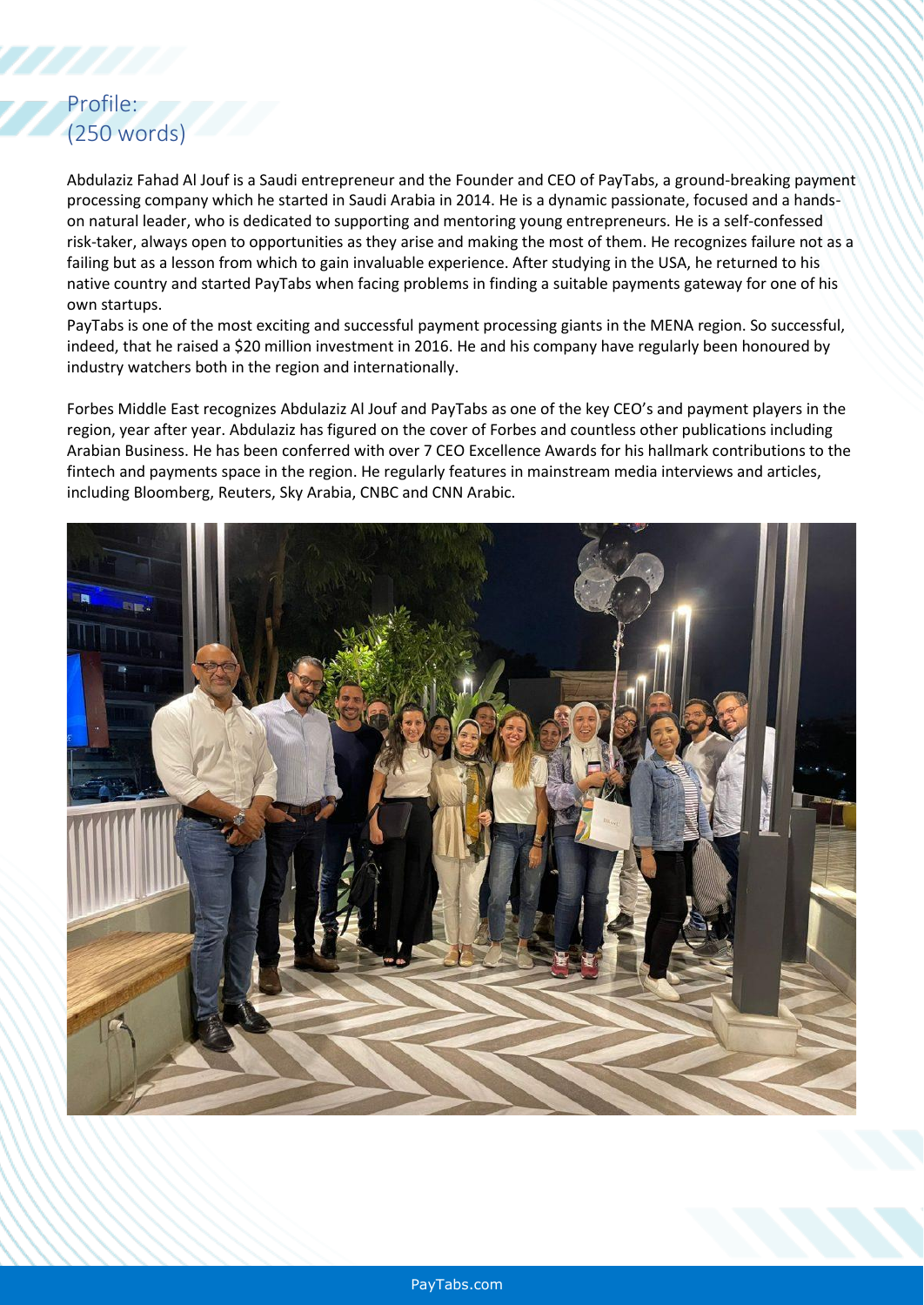# Profile: (100 words)



Abdulaziz Al Jouf is a US-educated, Saudi entrepreneur and the dynamic Founder and CEO of PayTabs, MENA's ground-breaking payment processing powerhouse.

Forbes Middle East recognizes Abdulaziz Al Jouf and PayTabs as one of the key CEO's and payment players in the region, year after year. Abdulaziz has figured on the cover of Forbes and countless other publications including Arabian Business. He has been conferred with multiple CEO Excellence Awards for his hallmark contributions to the fintech and payments space in the region. He regularly features in media interviews for mainstream publications including Bloomberg, Reuters, Sky Arabia, CNBC and CNN Arabic.

In addition to being a serial entrepreneur, AA (as he is fondly known) is a book worm, a fitness enthusiast, globe trotter and just fun to have coffee with.

#### Background to Biography

| <b>Full Name</b>        | Abdulaziz Fahad Al Jouf                                                            |
|-------------------------|------------------------------------------------------------------------------------|
| <b>Other Names</b>      | AA, Jouf, Jeff                                                                     |
| <b>Current Position</b> | CEO & Founder, PayTabs                                                             |
| Born (DOB)              | 07/07/1979                                                                         |
| Country                 | Kingdom of Saudi Arabia (KSA)                                                      |
| <b>Civil Status</b>     | Husband & Father                                                                   |
| Social media links      | LinkedIn - https://www.linkedin.com/in/abdulaziz-aljouf/                           |
|                         | Facebook - https://www.facebook.com/joufaf                                         |
|                         | Twitter - https://twitter.com/joufaf                                               |
|                         |                                                                                    |
| Companies               | PayTabs Holding Company<br>$\bullet$                                               |
|                         | SaleTab<br>$\bullet$                                                               |
|                         | Extabs<br>$\bullet$                                                                |
|                         | Saudi Aramco                                                                       |
| Hobbies/                | Travelling, Mentoring, Reading, Fitness, Football                                  |
| Interests               |                                                                                    |
| <b>Others</b>           | Interviewed by Entrepreneur Middle East<br>$\bullet$                               |
|                         | Interviewed by Startup MGZN<br>$\bullet$                                           |
|                         | Featured on cover of Forbes magazine<br>$\bullet$                                  |
|                         | Featured on cover of Rowad magazine<br>$\bullet$                                   |
|                         | Featured on the cover of Arabian Business<br>$\bullet$                             |
|                         | Interviewed by Bloomberg, Reuters, CNN Arabic, ArabNews, Al Arabiya and Sky Arabia |
| <b>Learn More</b>       | https://site.PayTabs.com/en/newsroom/                                              |